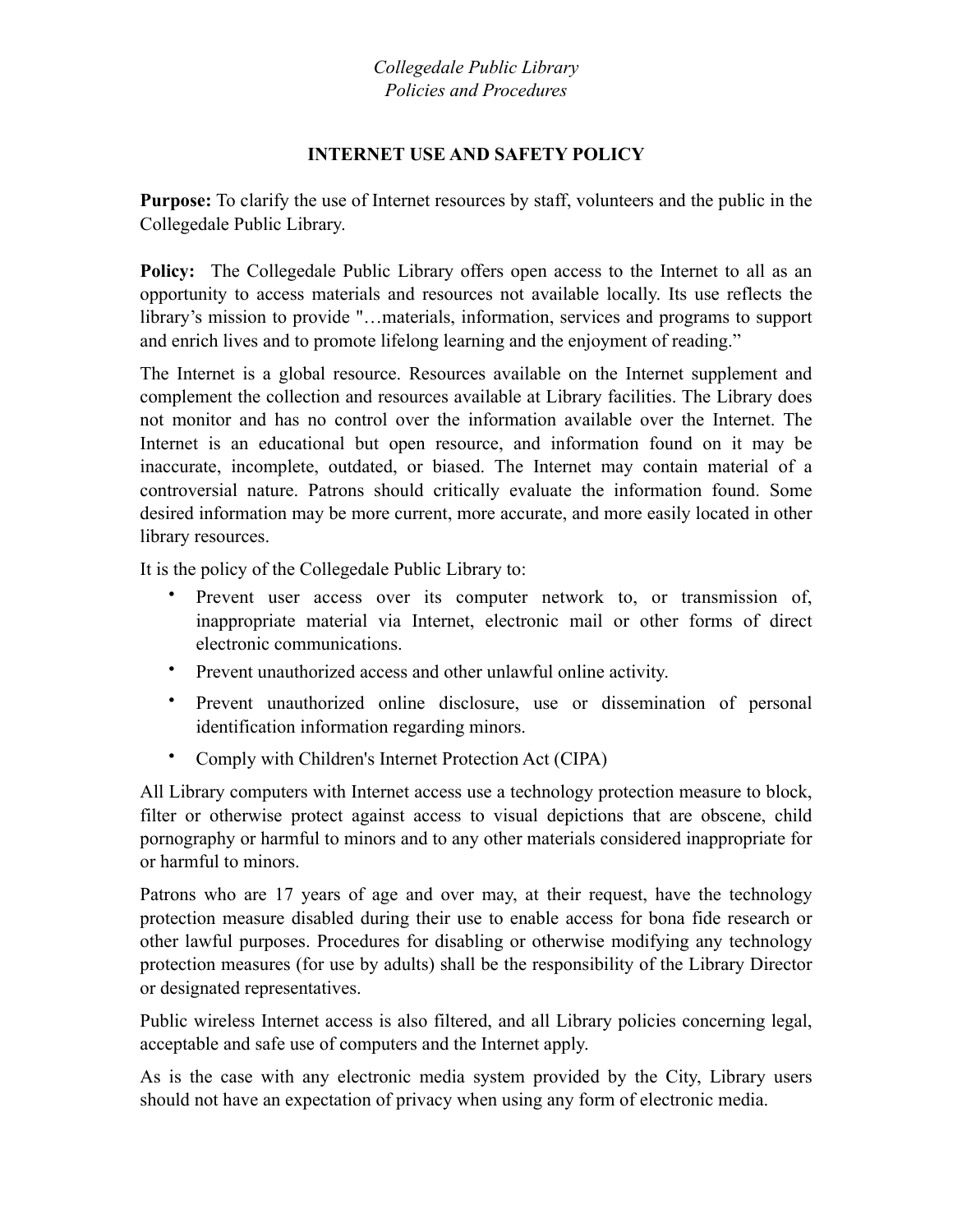# *Collegedale Public Library Policies and Procedures*

Library staff is available to assist patrons in getting access to the Internet but cannot help in searches or in-depth personal training in the use of it.

#### Supervising Computer Use by Children:

Access for all patrons under age 17 will be filtered. Filtering software may not block all material users find offensive. Library staff members do not act as substitute parents for children who use the library's resources. It is the responsibility of parents or legal guardians to determine what is most appropriate for their children, including accessing various forms of information on the Internet. Consent given on the part of parents or legal guardians for a Library card constitutes acknowledgment by the parents or guardians that they have a responsibility for monitoring their child's use of all Library resources, including the public computers.

The following are recommended guidelines for parents and guardians to ensure that children have positive online experiences, whether at home or at the Library.

- Explore the wide range of available information and tell your children about sites you consider inappropriate for them.
- Provide guidelines for your children on the amount of time they spend online, just as for television viewing.
- Teach children to never give out personal identification information (name, address, password, telephone number, social security number, credit card number) about themselves or others without first asking a parent for permission.
- Teach children to be good online consumers. As with print information, consider the source, date, and accuracy of online information.
- Teach minors to exercise discretion and caution when communicating using the Internet, electronic mail, chat rooms, and other forms of direct electronic communications in order to remain safe and secure (e.g. avoidance of predators, cyber-bullying, and scams).

#### Internet Acceptable Use Rules for All Users

Use of Library technology by each and every staff member, volunteer, or patron shall constitute that person's acknowledgment of and agreement to abide by this Internet Use and Safety Policy, including guidelines for use of the Internet by minors.

Patrons must have their own library card in order to use the Internet, or a guest pass may be purchased.

Patrons are expected to adhere to all rules governing the use of the Internet in libraries, including the duration and frequency of sessions. Patrons who violate library policy regarding the use of the Internet or who behave in a disruptive manner will be asked to